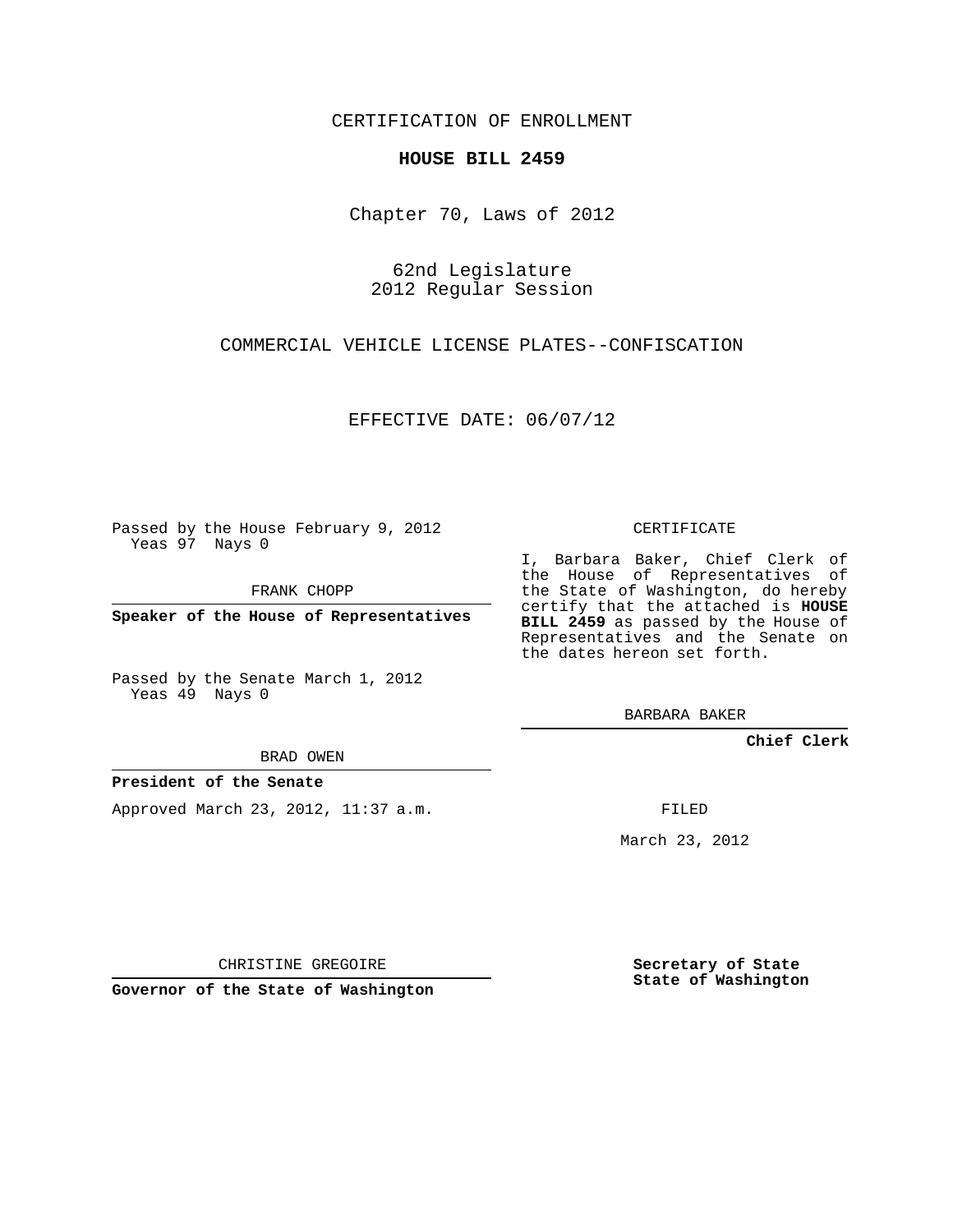## **HOUSE BILL 2459** \_\_\_\_\_\_\_\_\_\_\_\_\_\_\_\_\_\_\_\_\_\_\_\_\_\_\_\_\_\_\_\_\_\_\_\_\_\_\_\_\_\_\_\_\_

\_\_\_\_\_\_\_\_\_\_\_\_\_\_\_\_\_\_\_\_\_\_\_\_\_\_\_\_\_\_\_\_\_\_\_\_\_\_\_\_\_\_\_\_\_

Passed Legislature - 2012 Regular Session

**State of Washington 62nd Legislature 2012 Regular Session By** Representatives Kagi, Armstrong, and Johnson

Read first time 01/16/12. Referred to Committee on Transportation.

 AN ACT Relating to the confiscation of commercial motor vehicle license plates when operated with a revoked registration; and amending RCW 46.32.100.

BE IT ENACTED BY THE LEGISLATURE OF THE STATE OF WASHINGTON:

 **Sec. 1.** RCW 46.32.100 and 2011 c 227 s 5 are each amended to read as follows:

 (1)(a) In addition to all other penalties provided by law, and except as provided otherwise in (a)(i), (ii), or (iii) of this subsection, a commercial motor vehicle that is subject to compliance reviews under this chapter and an officer, agent, or employee of a company operating a commercial motor vehicle who violates or who procures, aids, or abets in the violation of this title or any order or rule of the state patrol is liable for a penalty of one hundred dollars for each violation.

 (i) It is a violation of this chapter for a person operating a commercial motor vehicle to fail to comply with the requirements of 49 C.F.R. Pt. 382, controlled substances and alcohol use and testing, 49 C.F.R. Sec. 391.15, disqualification of drivers, and 49 C.F.R. Sec.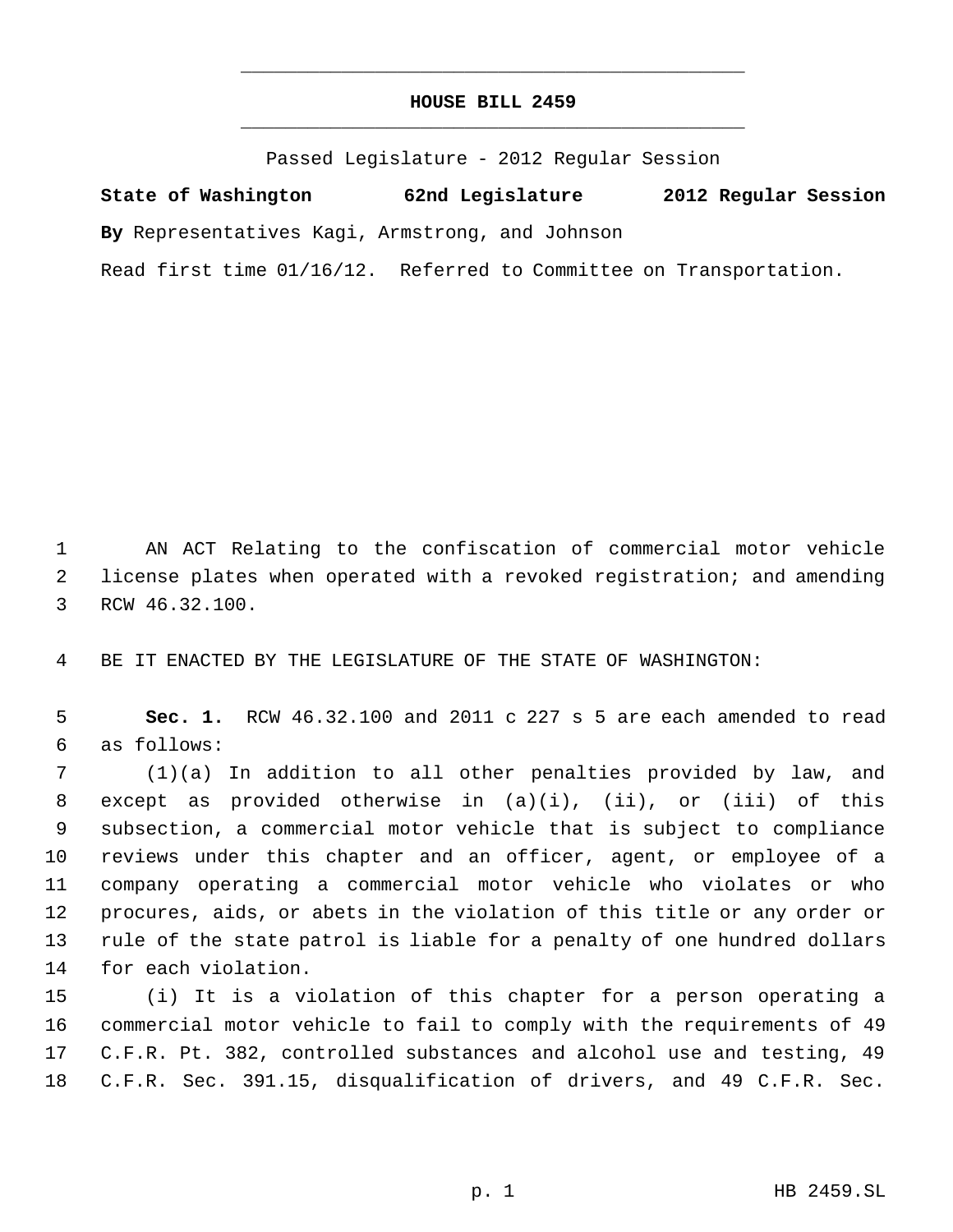396.9(c)(2), moving a vehicle placed out of service before the out of service defects have been satisfactorily repaired. For each violation the person is liable for a penalty of five hundred dollars.

 (ii) The driver of a commercial motor vehicle who is convicted of violating an out-of-service order is liable for a penalty of at least two thousand five hundred dollars for a first violation, and not less 7 than five thousand dollars for  $((+a+))$  a second or subsequent violation.

 (iii) An employer who allows the operation of a commercial motor vehicle when there is an out-of-service order is liable for a penalty of at least two thousand seven hundred fifty dollars but not more than twenty-five thousand dollars for each violation.

 (iv) Each violation under this subsection (1)(a) is a separate and distinct offense, and in case of a continuing violation every day's continuance is a separate and distinct violation.

 (b) In addition to all other penalties provided by law, any motor carrier, company, or any officer or agent of a motor carrier or company operating a commercial motor vehicle subject to compliance reviews under this chapter who refuses entry or to make the required records, documents, and vehicles available to a duly authorized agent of the state patrol is liable for a penalty of at least five thousand dollars as well as an out-of-service order being placed on the department of transportation number, as defined in RCW 46.16A.010, and vehicle registration to operate. Each violation is a separate and distinct offense, and in case of a continuing violation every day's continuance is a separate and distinct violation.

 (c) A motor carrier operating a commercial motor vehicle after receiving a final unsatisfactory rating or being placed out of service is liable for a penalty of not more than eleven thousand dollars for each violation. Each violation is a separate and distinct offense, and in case of a continuing violation every day's continuance is a separate and distinct violation.

 (d) A high-risk carrier is liable for double the amount of the penalty of a prior violation if the high-risk carrier repeats the same violation during a follow-up compliance review. Each repeat violation is a separate and distinct offense, and in case of a repeat continuing violation every day's continuance is a separate and distinct violation.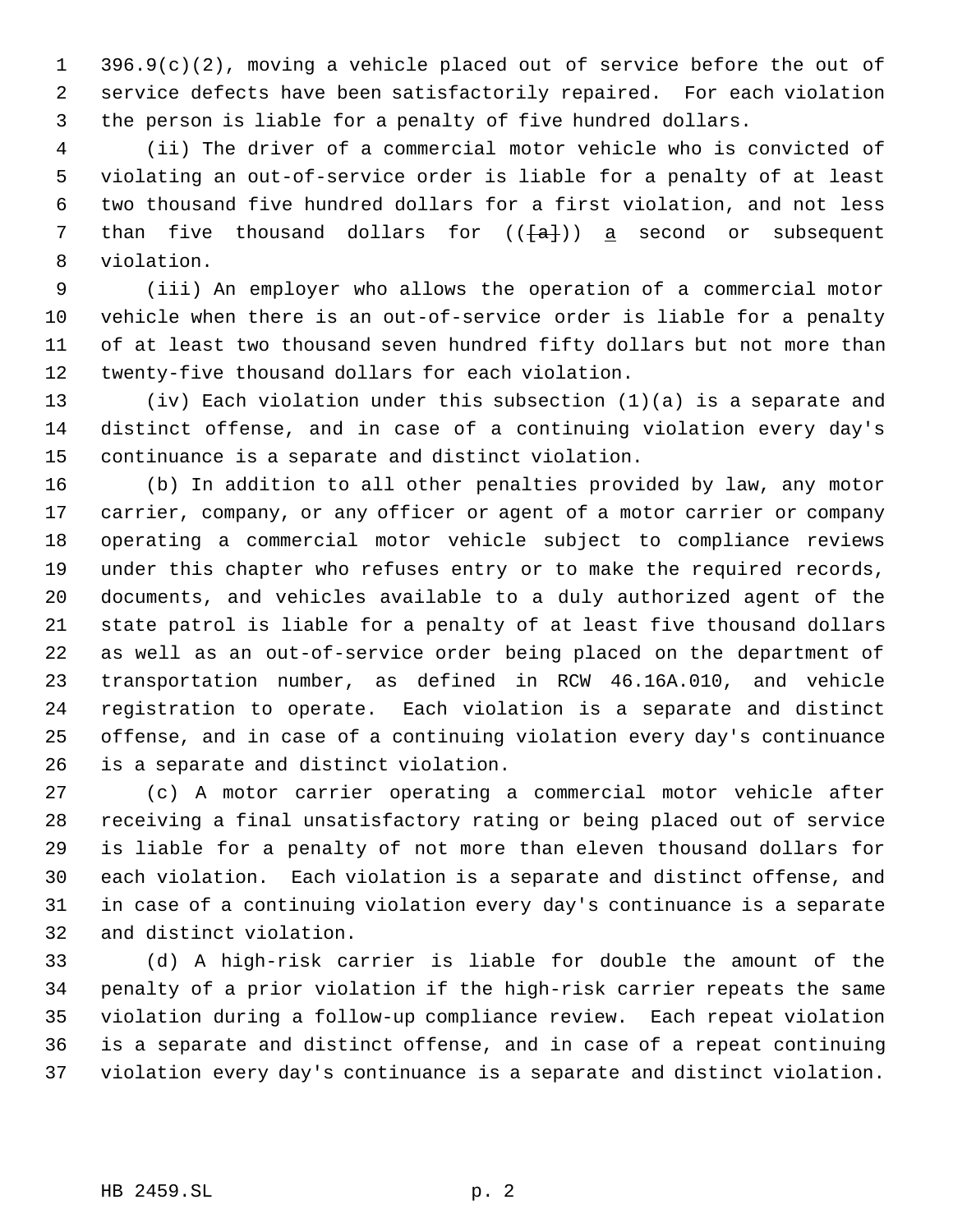(2) The Washington state patrol may place an out-of-service order on a department of transportation number, as defined in RCW 46.16A.010, for violations of this chapter or for nonpayment of any monetary penalties assessed by the state patrol or the utilities and transportation commission, as a result of compliance reviews, or for violations of cease and desist orders issued by the utilities and transportation commission. The state patrol shall notify the department of licensing when an out-of-service order has been placed on a motor carrier's department of transportation number. The state patrol shall notify the motor carrier when there has been an out-of- service order placed on the motor carrier's department of transportation number and the vehicle registrations have been revoked by sending a notice by first-class mail using the last known address for the registered or legal owner or owners, and recording the transmittal on an affidavit of first-class mail. Notices under this section fulfill the requirements of RCW 46.12.550. Motor carriers may not be eligible for a new department of transportation number, vehicle registration, or temporary permits to operate unless the violations 19 that resulted in the out-of-service order have been corrected. The Washington state patrol or other law enforcement agency must confiscate and may recycle or destroy the license plates from a motor carrier who operates a commercial motor vehicle while the vehicle registration is 23 revoked, suspended, or canceled. The confiscation of license plates 24 under this subsection only applies to trucks, truck tractors, and tractors.

 (3) Any penalty provided in this section is due and payable when the person incurring it receives a notice in writing from the state patrol describing the violation and advising the person that the penalty is due.

 (a)(i) Any motor carrier who incurs a penalty as provided in this section, except for a high-risk carrier that incurs a penalty for a repeat violation during a follow-up compliance review, may, upon written application, request that the state patrol mitigate the penalty. An application for mitigation must be received by the state patrol within twenty days of the receipt of notice.

 (ii) The state patrol may decline to consider any application for mitigation.